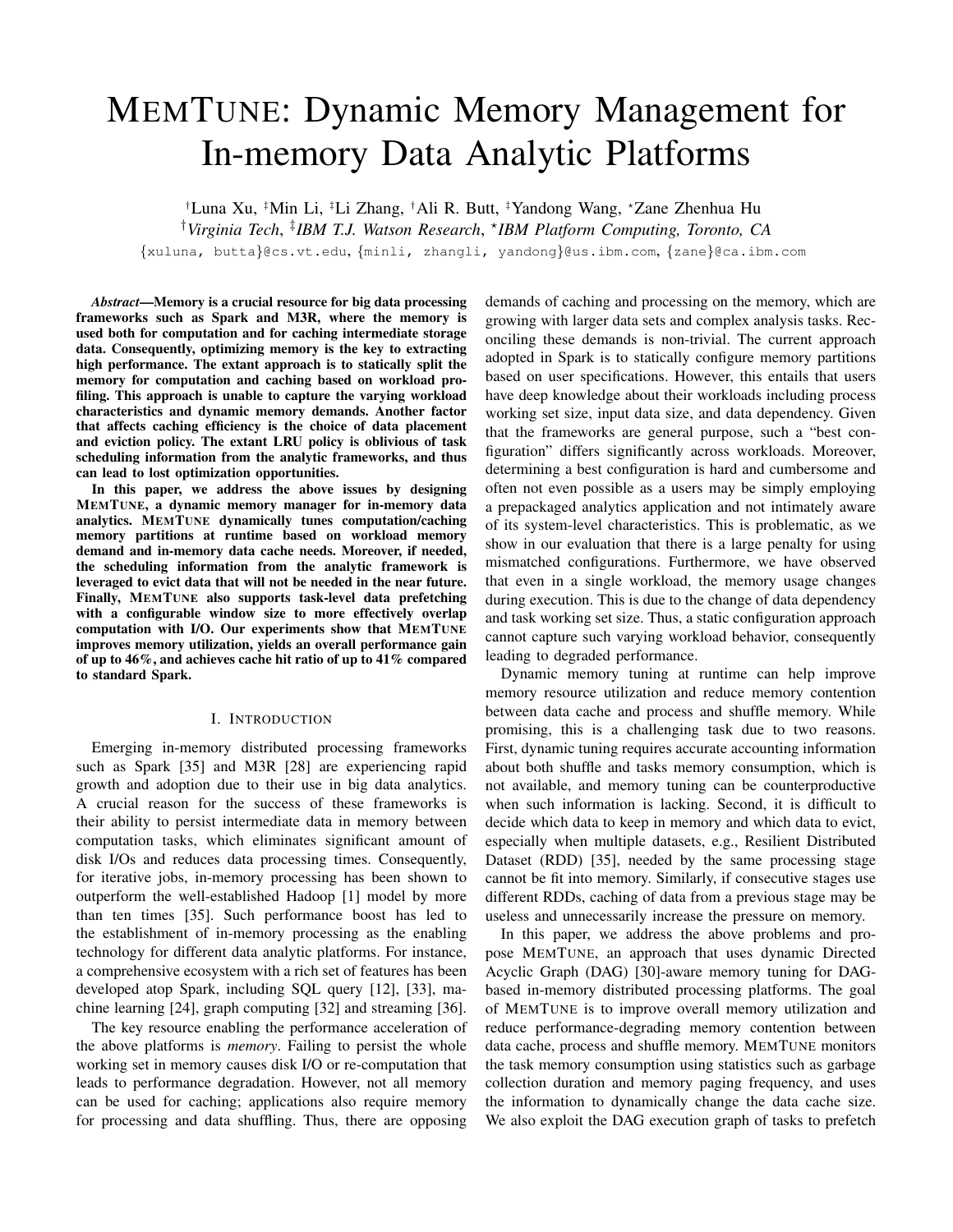

Fig. 1. Typical memory partitioning used in Spark.

data that would be needed by the next stages, thus overlapping the computation and I/O to improve performance.

Specifically, this paper makes the following contributions.

- 1) We empirically study and demonstrate the impact of memory contention, caching policy and data cache size on performance for workloads running on in-memory data analytic platforms.
- 2) We design and implement MEMTUNE, a dynamic memory manager atop Spark, which adjusts the cache size and cached data at runtime to capture varying workloads demands and enhance performance.
- 3) We design and implement an automated algorithm that uses monitored memory statistics and DAG execution flow to determine efficient data cache size and caching policy.
- 4) We evaluate MEMTUNE in Spark using representative and diverse workloads from SparkBench [21]. Our results demonstrate that compared to static configuration, MEMTUNE reduces workload execution time by up to 46%. Moreover, MEMTUNE effectively detects the desired memory demand of tasks in each stage and change the data cache size accordingly, thus improving memory hit ratio by up to 41%.

## II. BACKGROUND AND MOTIVATION

In this section, we first discuss memory management used in Spark. Next, we motivate the need for our proposed solution through an empirical evaluation of Spark on a local cluster, SystemG [7].

# *A. Spark Memory Management*

In Spark, data is managed as an easy-to-use memory abstraction called resilient distributed datasets (RDDs) [35]. An RDD is a collection of objects partitioned across a set of machines. Each machine retains several partitions (blocks) of an RDD in memory. An RDD block can be replicated across nodes for resiliency, and blocks can also be recomputed based on the associated dependencies if the data is lost due to machine failure. Computation is done in the form of RDD actions and transformations, which can be used to capture the lineage of a dataset as a DAG of RDDs, and help in RDD (re)creation as needed. Such DAGs of RDDs are maintained in a specialized component, DAGScheduler, which also schedules the tasks as needed.

Spark is deployed using a *driver program* running on a master node of a resource cluster and several *executors* running on worker nodes. Executors are launched as JAVA processes within which all tasks are executed. Each executor allocates its own heap memory space for caching RDDs. Figure 1 shows the memory partitions used by an executor. By default, Spark allocates a maximum of 90% of the heap memory size as *safe space* for RDD cache and shuffle sort operations, and reserves the remaining 10% of the heap for tasks processing. The figure shows how the safe space is further partitioned for RDD storage, shuffle sort operations, and RDD serialization/deserialization. If the assigned RDD cache is full, any remaining RDD blocks will either be re-computed or spilled to disk based on user specification, i.e., under Spark options MEMORY\_ONLY and MEMORY\_AND\_DISK, respectively.

#### *B. Empirical Study*

The memory management adopted in Spark is static. However, as discussed earlier, workload variance implies that such fixed memory partitioning may not offer the best performance. To quantify the impact of memory management on workload performance, we conduct an empirical study using Spark-Bench [21], a comprehensive benchmark suite for Spark. We use Spark version 1.5, the latest release of Spark, with Hadoop version 2.6 providing the storage layer. All experiments are done on 6 nodes of our SystemG cluster. Each node has two 4-core 2.8 GHz Intel Xeon processors and 8 GB memory, and boosts a 1 Gbps Ethernet interconnect. One of the nodes is configured to be the master node and the others as workers for both HDFS and Spark. We configure each worker node to have one executor with 6 GB memory, leaving the remaining memory for OS buffer and HDFS data node operations. Each executor has 8 task slots, one for each CPU core. We repeated each experiment 5 times, and in the following report the average results.

*1) Memory Contention:* In our first test, we study the performance under varying configurations such as persistence level and spark.storage.memoryFraction values. We study two persistence levels, the default MEMORY\_ONLY and MEMORY\_AND\_DISK. For this test, we use the *Logistic Regression* workload. We ran the workload with an input data size of 20 GB, with 40 GB total system memory capacity. We change the configuration parameter from 0 to 1, i.e., from no memory to cache RDDs to all of the memory used for caching. We set the workload iteration limit to three to ensure that the experiment can finish in a reasonable amount of time without sacrificing the accuracy of the inferences drawn.

Figure 2 shows the overall execution time that includes compute time and garbage collection (GC) time of the work-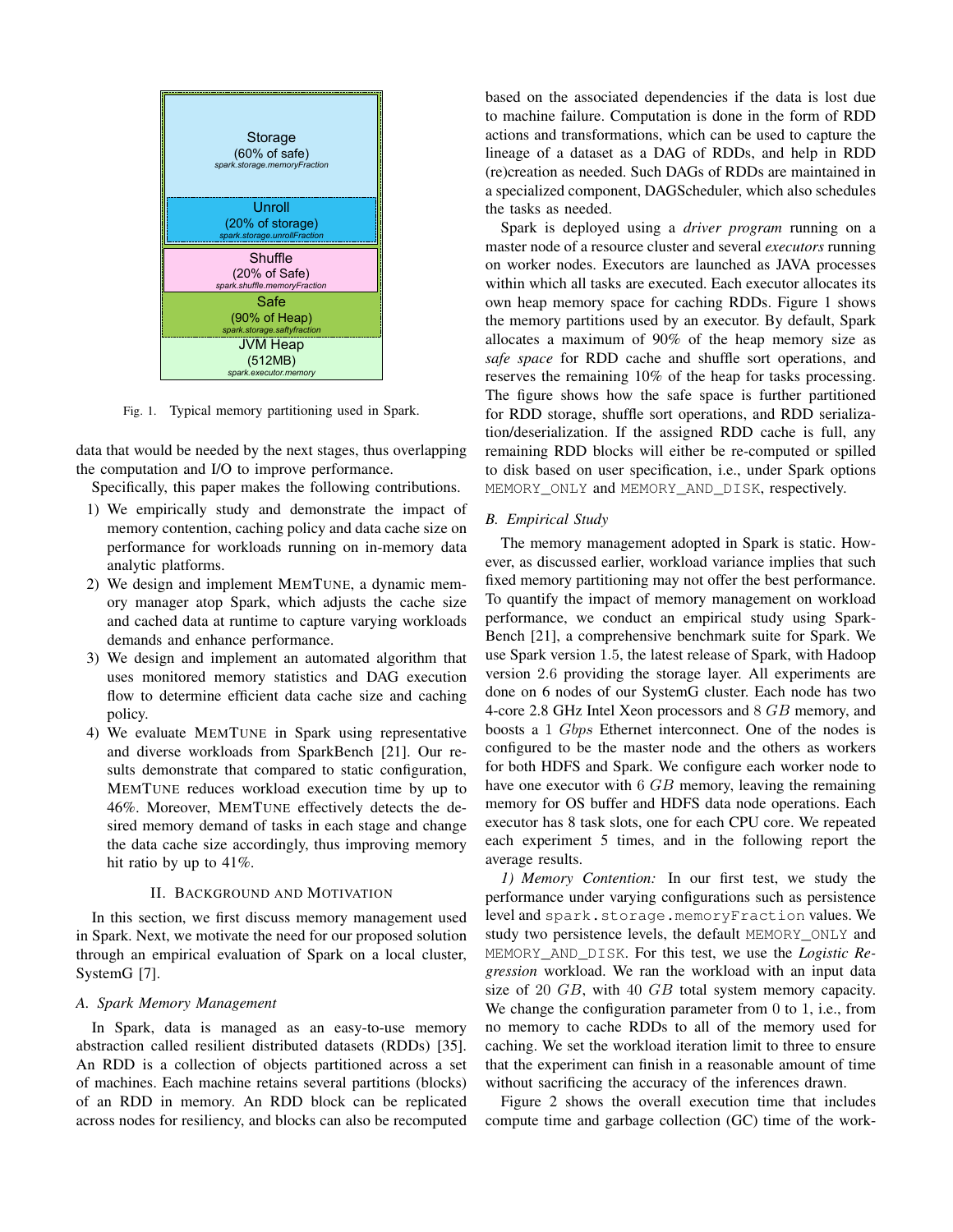

Fig. 2. Total execution time and garbage collection time of *Logistic Regression* under

MEMORY\_ONLY.

 40 Computation I<br>Garbage collection t 35 Execution Time (mins) Execution Time (mins) 30 25 20 15 10 5 <u>still Start og Sve</u>  $0\frac{1}{0}$  0 0.1 0.2 0.3 0.4 0.5 0.6 0.7 0.8 0.9 1 storage.memoryFra

Fig. 3. Computation time and garbage collection time of *Logistic Regression* under MEMORY\_AND\_DISK.



Fig. 4. Memory usage of *TeraSort*.

load under the default level of MEMORY\_ONLY with increasing spark.storage.memoryFraction. We record the GC time in each executor during the workload execution and report the average here. We can see that the overall performance is the best when the parameter is configured to a value of 0.7. Lower values result in larger compute time. This is because there is not enough memory for caching RDDs, forcing needed RDDs to be recomputed. We also found that when the parameter value is configured to a higher value (from 0.8 to 1), the overall execution time is once again increased. Upon closer inspection, we find that the reason for this increase is that the GC time is now increased due to less memory being available to the JVM, which causes more frequent garbage collection. Thus, simply allocating more memory to RDD caching is not beneficial.

Note that the compute time includes RDD computation, task computation and framework overhead. Increasing the memory fraction for RDD increases contention with the executor's other tasks. This is because Spark utilizes part of the executor memory for RDD storage, meanwhile tasks are also launched inside the same executor. If too much memory is allocated for RDD caching, the executor will again incur a huge GC overhead, resulting in degraded performance.

Figure 3 shows that a similar behavior is observed under MEMORY\_AND\_DISK as well. With this persistence level, the GC overhead is not as pronounced as the default memoryonly level. This is because spilling RDDs to disk avoids recomputation, which in turn decreases memory contention.

From this test, we see that to get the best performance, we need to balance the memory fraction between RDD cache and compute memory consumption. For the above case, the best fraction turned out to be 0.7, but this may not hold for other real workloads that exhibit different characteristics. For example, memory-intensive workloads such as *Logistic Regression* require more memory for tasks to execute, while I/O-intensive workloads such as *TeraSort* require less memory but have frequent accesses to data. Static configuration relies heavily on users' knowledge about the workload characteristics as well as the deployment setup to find the best configuration. To remedy this, the Spark community recommends using a value of 0.6 for spark.storage.memoryFraction, which works for general workloads with modest input data sizes and system set up. However, this approach fails to handle big input data sizes (OutOfMemory error was thrown during our test runs

| Workload                    | Input size $(GB)$               |
|-----------------------------|---------------------------------|
| Logistic Regression         | 20                              |
| Linear Regression           | 35                              |
| Page Rank                   |                                 |
| <b>Connected Components</b> | $\leq 1$ (16M nodes, 99M edges) |
| <b>Shortest</b> Path        |                                 |

TABLE I: Maximum input size under Spark with default configurations.

with big data sizes). The value is also not suitable for long running jobs with varying characteristics. To investigate this further, we ran several experiments with different workloads and input sizes and show the results in Table I. The table points out the maximum input data size that Spark was able to handle using the community-suggested parameter values without OutOfMemory errors. Note that for some workloads the problem started with as small an input as 1 GB, which is a worrisome observation for a big data processing framework.

*2) Static Configuration:* Once set, static configuration is effective throughout an application execution, which makes it hard to adapt to workloads with dynamic memory demands. For example, Figure 4 shows the memory use of *TeraSort*. We set the RDD cache size to 0 in order to observe the task memory consumption. We observe a burst in the memory usage after about 8 minutes. Under static configuration, a user would have to configure the RDD cache size to a small number throughout the execution to accommodate such a burst in task memory requirement, thus losing the opportunity to utilize the memory for RDD cache in earlier stages. An ideal dynamic approach, on the other hand, can start with more memory for RDD, reap the benefits of caching, and then reduce the RDD memory to accommodate the burst and so on. MEMTUNE aims to realize such dynamic management.

*3) Memory Management Policy:* Spark uses LRU [26] policy for evicting RDD blocks from memory. If a block is evicted, it is not brought back to memory again, and accessed directly from disk or re-computed in cases it is accessed again. The policy is effective, but does not consider an RDD's dependency and need for future stages, information that is available in the workflow DAG. For example, in the *Shortest Path* workload, there are 7 stages and 5 RDDs (RDD3, RDD16, RDD12, RDD14, and RDD22) need to be cached. Among the 7 stages, 5 stages have RDD dependencies. Table II shows the RDD dependencies and the total sizes of the RDDs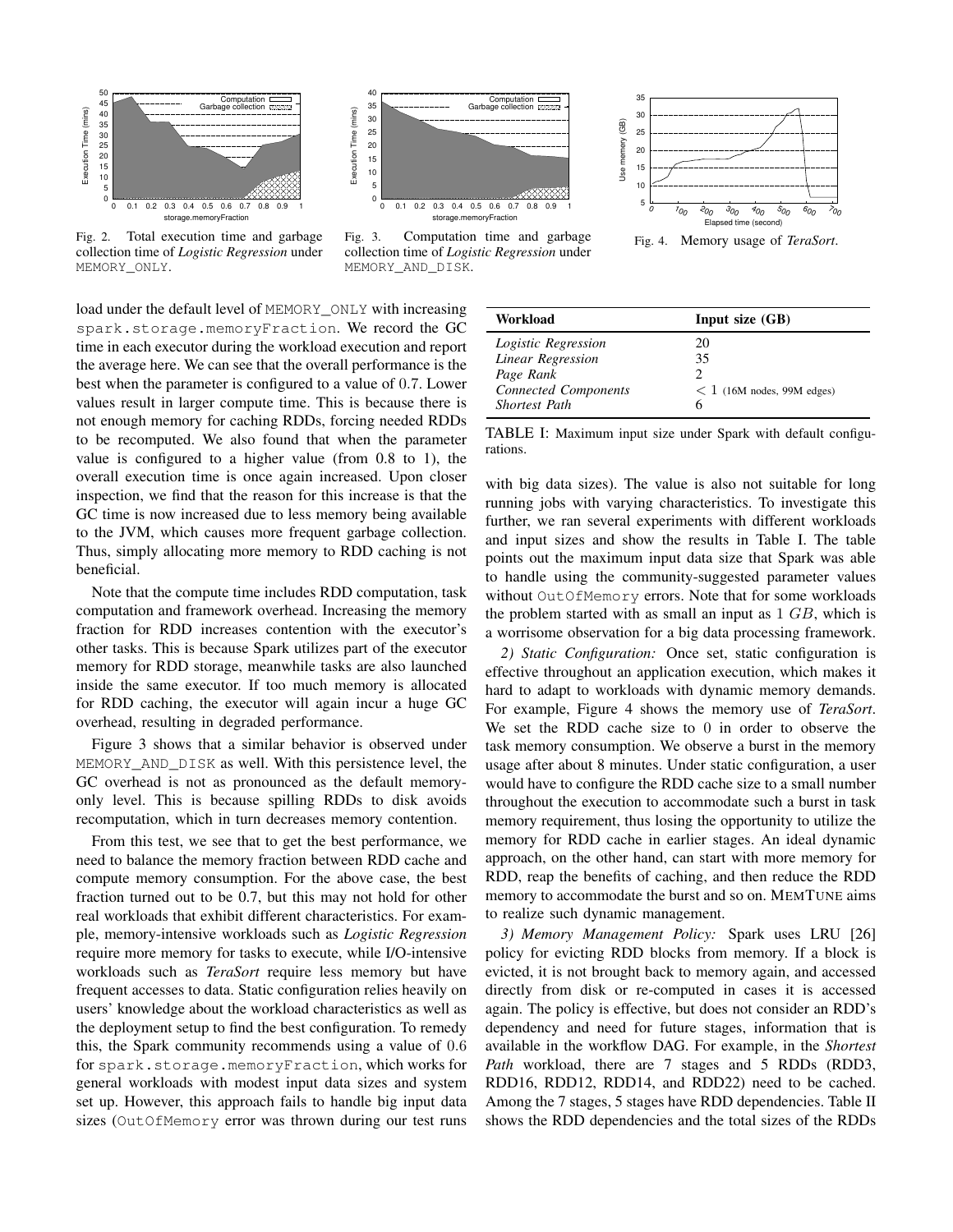

Fig. 5. RDD sizes in memory in different stages of *Shortest Path* under default configurations.

| <b>Stages</b> | RDD3<br>(18.7G) | RDD16<br>(4.8G) | RDD <sub>12</sub><br>(4.8G) | RDD14<br>(11.7G) | RDD <sub>22</sub><br>(12.7G) |
|---------------|-----------------|-----------------|-----------------------------|------------------|------------------------------|
| Stage 3       | ×               |                 |                             |                  |                              |
| Stage 4       | ٠               | $\times$        | $\times$                    | ٠                |                              |
| Stage 5       | $\times$        |                 | ٠                           |                  |                              |
| Stage 6       |                 | ×               | ٠                           |                  |                              |
| Stage 8       |                 |                 | ٠                           |                  |                              |

TABLE II: RDD dependencies for different stages of *Shortest Path*. ' $\times$ ' and ' $\cdot$ ' denote whether a stage is dependent on an RDD or not, respectively.

for this workload. Figure 5 shows the RDD sizes in the beginning of the 5 stages that have RDD dependencies. In contrast, Figure 6 shows the ideal RDD sizes that the stage needs. Note that with default configuration in our test cluster, we have 14 *GB* in total for RDD storage.

We can see that for stage 3 and stage 4, LRU works well. However, stage 5 is solely dependent on RDD3, but some RDD3 blocks are evicted in stage 4. Also, stage 6 and stage 8 are dependent on RDD16, while no RDD16 is cached in memory because it is completely evicted from memory after stage 5. Since the evicted RDDs will not be brought back to memory again, there is extra empty room left in both stages. This RDD placement policy leads to an inefficient use of memory resource. MEMTUNE aims to address this by designing better workload-aware memory management.

## III. SYSTEM DESIGN

In this section, we first describe the architecture of MEM-TUNE, followed by how we achieve dynamic memory tuning and RDD cache management.

#### *A. Architecture Overview*

Figure 7 shows the overall architecture of MEMTUNE. Although we have implemented MEMTUNE atop Spark, MEM-TUNE can also work in multi-tenancy environments with other cluster resource managers such as YARN [29] and Mesos [18]. This is because MEMTUNE manages resources that are provided to it, and thus can naturally extend to containers supported by YARN or Mesos like systems.

MEMTUNE has two key centralized components, *controller* and *cache manager*, and a distributed component, *monitor* that is implemented within each executor on participating



Fig. 6. Ideal RDD sizes in memory based on stage RDD dependencies of *Shortest Path*.

nodes. The controller implements the main logic flow of MEMTUNE, such as determining and setting the RDD cache size for each stage, the RDD eviction policy, and the prefetch window size. The cache manager implements the APIs described in Table III. The distributed monitors are responsible for gathering runtime statistics such as garbage collection time, memory swap, task execution time per stage, and input and output dataset sizes. The monitor is designed to be an extensible component so that additional information can be easily captured as needed.

After an application is submitted through spark-submit scripts, Spark launches a Spark driver program together with a *SparkContext* object. Within SparkContext, MEMTUNE's controller and cache manager are instantiated along with the *DAGscheduler* and *BlockManagerMaster*. Next, Spark launches its executor components on the participating nodes, which results in the MEMTUNE monitors being deployed on the cluster as well. The controller periodically gathers data from each monitor and uses the information to adjust RDD cache sizes on nodes, and if needed, selects blocks to evict or prefetch. The controller then communicates this information to the cache manager, which in turn invokes the BlockManager-Master requests to perform the needed operations and execute the commands on the working nodes.

To support dynamic memory configuration, we modify BlockManagerMaster to allow dynamically changing of RDD cache sizes and triggering RDD eviction if the cache is now smaller than the cached data. MEMTUNE supports a set of APIs for this purpose, as shown in Table III. Typically, MEMTUNE will use these APIs to manage RDD cache automatically. However, the APIs also allow users to explicitly control RDD cache ratios, RDD eviction policy and prefetch window during application execution. MEMTUNE automatically manages the RDD cache by efficient eviction and prefetching with a dynamically-adjusted prefetch window. By considering application I/O demands in controlling the prefetch window size—which determines how much data to be prefetched from disks to memory—MEMTUNE effectively overlaps computation with disk I/Os and avoids I/O contention.

#### *B. Dynamically Tuning RDD Cache and JVM Heap Size*

As shown in Figure 1, the JVM memory is used by task execution, shuffle sort operations, and RDD cache. It is crucial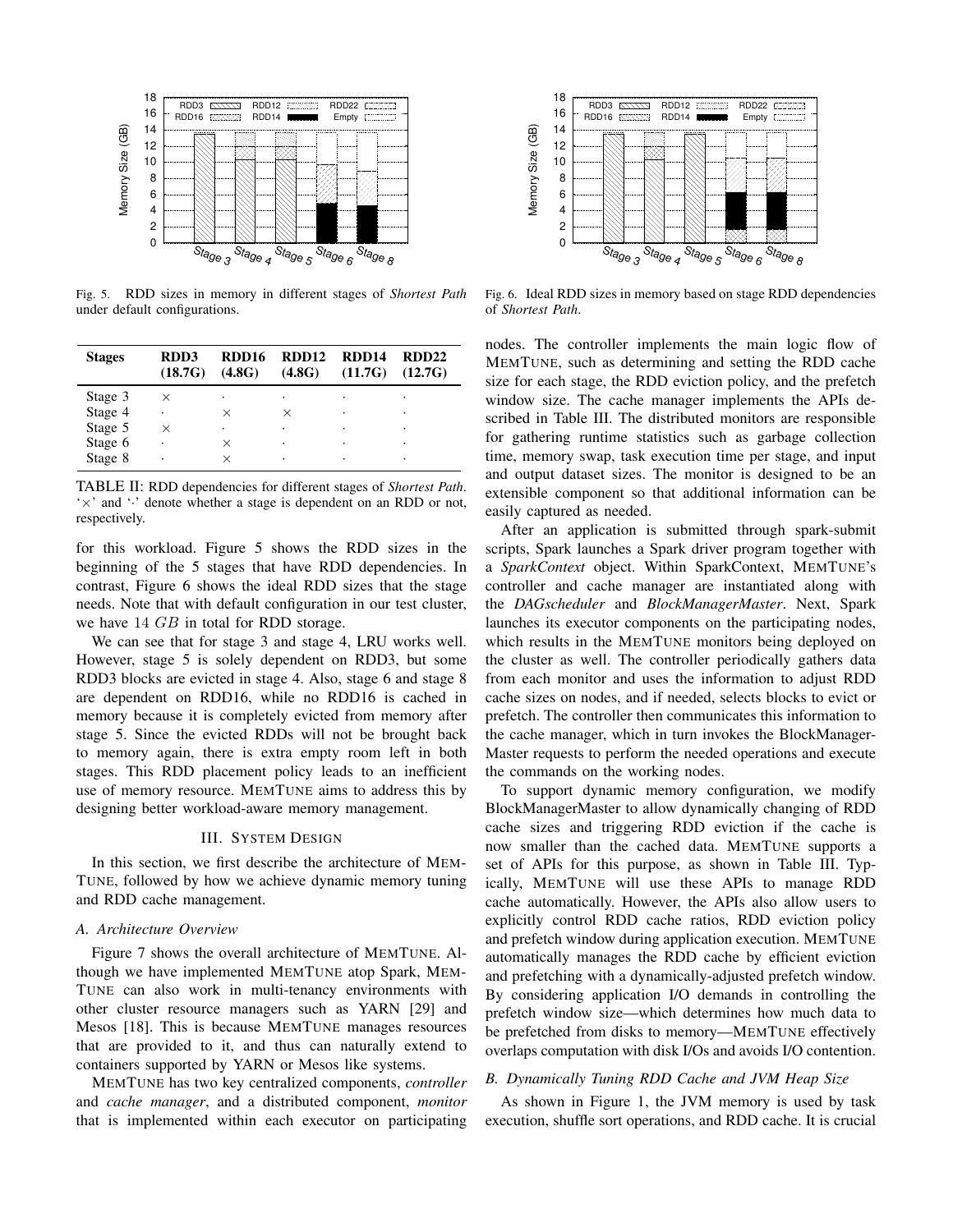| API                                                      | <b>Description</b>                                                                        |
|----------------------------------------------------------|-------------------------------------------------------------------------------------------|
| double getRDDCache (AppID aid)                           | Returns the current RDD cache ratio for the application<br>with ID aid.                   |
| void setRDDCache (AppID aid, double rddCacheRatio)       | Sets the RDD cache ratio to value rddCacheRatio for<br>the application with ID aid.       |
| void setPrefetchWindow(AppID aid, double prefetchWindow) | Sets the prefetch window with a value prefetch Window<br>for the application with ID aid. |
| void setEvictionPolicy (AppID aid, EvictionPolicy ep)    | Sets the RDD eviction policy for the application with ID<br>aid.                          |





Fig. 7. System architecture of MEMTUNE.

to coordinate the different needs, especially, when there is a contention. Furthermore, node memory outside of JVM provides buffer space for shuffle reads and writes. If there is not enough space to buffer the shuffle data, significant disk I/O would occur, degrading performance. Thus, if the workload is not memory-intensive rather shuffle-intensive, we can enlarge such buffer space by shrinking the JVM heap size. The memory contention between such different needs is shown in Table IV. We observe that there is no contention between shuffle and task execution. This is because shuffle operations usually happen in the end (writes) or start (reads) of a stage. Spark determines a new stage based on whether there is a shuffle operation or not, and the new stage does not have RDD cache dependencies, rather the RDDs are obtained through shuffle reads. Although during shuffle writes, there are RDD cache dependencies, data can only be written when tasks are finished with their computation.

Moreover, a challenge here is that we need to ensure that applications can finish without errors, because task failures due to memory errors are not recoverable. Consider how such errors are handled in Spark. Upon getting a memory error, a user has to either reduce the RDD cache ratio or increase the task's parallelism, and then re-launch the entire application. However, this is a trial-and-error approach, and the process may have to be repeated until the out-of-memory errors disappear. This is cumbersome and frustrating especially if the application is a long running one.

We leverage the above observations in MEMTUNE to pri-

| $\bf Case \#$ | Shuffle | Task | <b>RDD</b> | Contention   | Action                               |
|---------------|---------|------|------------|--------------|--------------------------------------|
| 0             | N       | N    | N          | N            | N/A                                  |
|               | N       | N    | Y          | RDD          | ↑JVM, ↑cache                         |
|               | N       |      | N          | Task         | $\dagger$ JVM                        |
| 3             | N       |      | Y          | Task, RDD    | ↑JVM, ↓cache                         |
| 4             |         | N    | N          | Shuffle, RDD | $\downarrow$ cache, $\downarrow$ JVM |

TABLE IV: Cases of memory contention and corresponding actions taken by MEMTUNE. Yes (Y) and No (N) under the Shuffle, Task and RDD columns denote whether there is memory contention detected for that usage.

oritize and first allocate sufficient task memory, then shuffle sort memory, shuffle buffer, and finally RDD cache. It is challenging to determine both the task and shuffle memory demands. Currently MEMTUNE adopts indicators of GC ratio and swap ratio, as well as three different thresholds,  $Th_GCup$ ,  $Th_GCdown$ , and  $Th<sub>h</sub>sh$  to determine whether there is enough memory for task execution and shuffle operations. The indicators can be extended to other indicators with more accuracy such as task memory footprint in the future. Currently, the thresholds are set based on observations from our experimentation, but they can also be exposed to users in the form of parameters. For the RDD cache, we start with the maximum fraction of 1 instead of the default of 0.6, and adjust it dynamically as needed to accommodate other demands as follows. If the monitors detect a shuffle operation, it implies that there is currently no need to access the RDD cached data. In this case, we prioritize shuffle operations over RDD cache and reduce the cache size. Conversely, if the tasks are not in the shuffle phase, we allocate more memory for the RDD cache while also ensuring (using the GC etc. indicators described above) that the tasks have enough memory for execution.

Table IV classifies five cases of contention and the corresponding actions performed by MEMTUNE. There are two tuning knobs to mitigate the contention, namely the JVM size and the RDD cache size. By default, we set the JVM heap size to the maximum available memory of each physical node to maximize utilization. We tune the JVM size asymmetrically, in the sense that we prefer to only reduce the JVM size temporally when we detect shuffle contention. We always first increase JVM size whenever we detect task or RDD memory contention, if JVM heap size has been set to less than the maximum memory allocation in a prior epoch. If the JVM heap is already at its maximum value, we proceed as follows. If there is RDD contention only, we conservatively increase the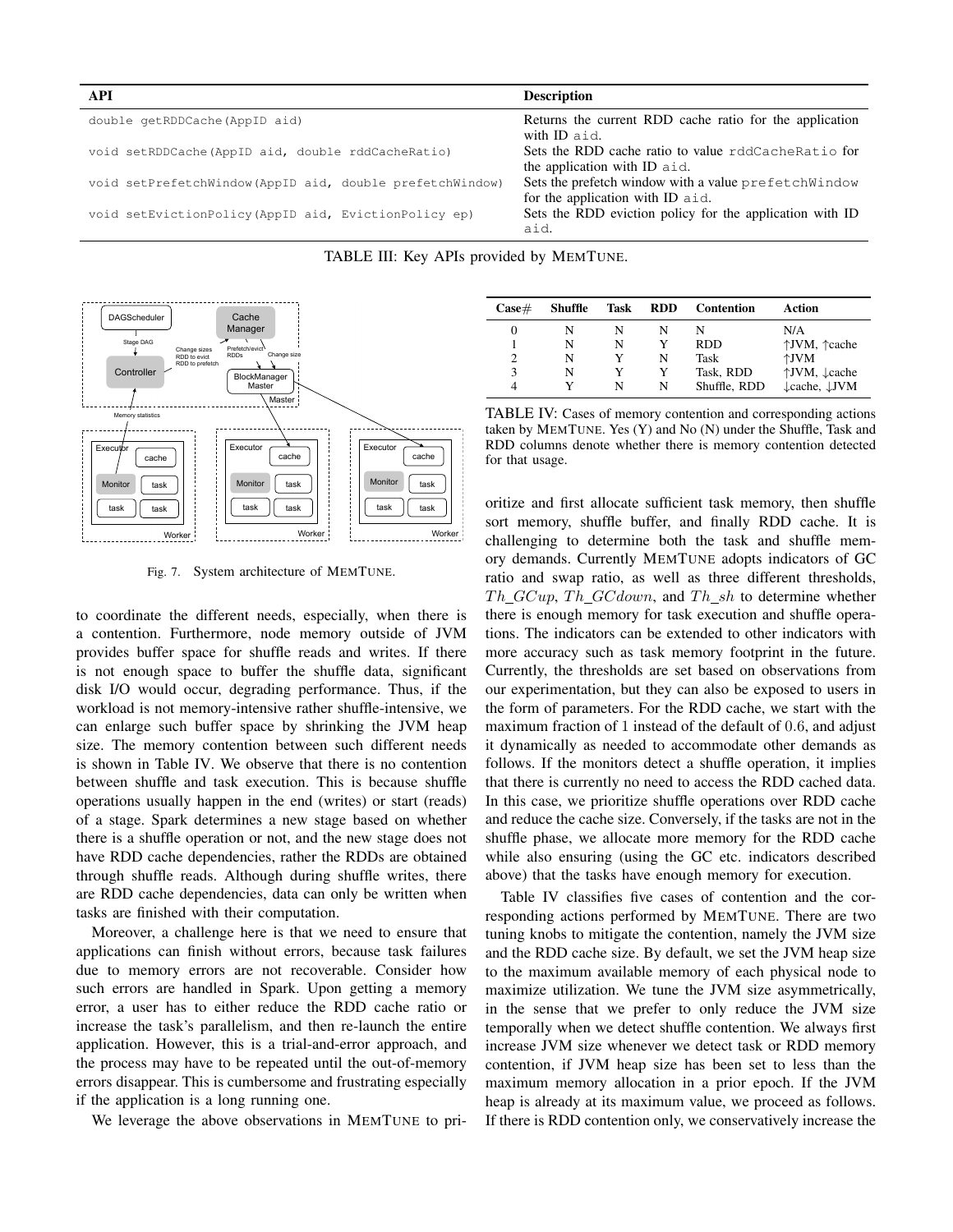#### Algorithm 1: Controller workflow algorithm.

```
Input: block\_size, RDD\_size, shuffle\_sizebegin
1 RDD_list \leftarrow calculate dependent RDD list of the stage;
2 if RDD_size <sizeof (RDD_list) then
3 \mid prefetch(window_size);
4 while true do
\{g \in \{gc, swap\} \leftarrow \emptyset get GC and page swap information
          from monitor;
 6 \vert \vert gc\_ratio \leftarrowcaculate_gc_ratio(gc);
7 | | swap\_ratio \leftarrowcalculate_swap_ratio(swap);
8 if gc\_ratio > Th\_GCup then
             RDD\_size- = block\_size;10 | evict_rdd(block_size);
11
12 if swap\_ratio > Th\_sh then
13 \vert \vert \alpha_{sh} \leftarrow block\_size \times number\_of\_tasks;14 | | RDD\_size- = \alpha_{sh};15 | evict_rdd(\alpha_{sh});
16 | | shuffle\_size+=\alpha_{sh};17 | jvm_size− = \alpha_{sh}18 if qc\_ratio < Th\_GCdown then
19 | | RDD\_size+=block\_size;20 | \vert sleep(5);
```
RDD cache size by one unit. If there are both Task and RDD contention, priority is given to Tasks and the RDD cache size is reduced by one unit. Finally, if there is shuffle contention, both the RDD cache and JVM heap size are reduced by the same amount  $\alpha_{sh}$ , i.e., we give a portion of the memory allocated to RDD cache to shuffle (before giving up the memory allocated for tasks). Note that if there is no contention, MEMTUNE does not perform any actions in the current epoch.

The main loop (line 4 to line 20) of the Algorithm 1 shows the steps taken by the controller when we cannot simply increase the JVM heap size to mitigate memory contention. Using the periodically gathered runtime statistics (GC time and page swap amount) from the monitor, MEMTUNE calculates the GC ratio and swap ratio, and checks if the GC ratios exceeds  $Th_GCup$ , i.e., an upper threshold for GC ratio. If this is the case, MEMTUNE determines that there is a memory shortage for tasks and reduces the RDD cache size by one unit size. We choose one RDD block size as the unit size because this is the minimum amount of RDD cache size that we can evict to release memory. Next, if the swap ratio for an executor exceeds the  $Th\_sh$ , it means that memory is needed by the  $N_s$ tasks that are performing shuffle in the executor. To provide the memory, we reduce the RDD cache by  $N_s$  units to ensure that none of the shuffle tasks suffer from swapping. We also increase the shuffle sort size and decrease the JVM heap size to give more memory for I/O buffers. Finally, if the GC ratio is too low (less than  $Th \ GCdown$ ) implying that the tasks are not using much memory, we increase the RDD cache size by one unit to give more memory to the RDD cache. We conservatively set  $Th_GCdown$  smaller than  $Th_GCup$  to give priority to task execution memory. Note that the controller



Fig. 8. Generation of tasks based on RDD dependency after an RDD action is submitted to DAGSchduler.

triggers these steps periodically so that the size can be changed gradually. Even if the controller makes a sub-optimal decision in the current epoch, it can be improved/corrected in the next epochs.

## *C. RDD Eviction Policy*

Our automatic RDD cache manager may entail that some RDDs need to be evicted. For this purpose, we do not employ the default LRU policy for RDD cache. Instead, MEMTUNE leverages the DAG information generated by Spark task scheduler for selecting eviction candidates.

As seen in Figure 8, an RDD action triggers *SparkContext* to submit a job, which is then handled by the *DAGScheduler*. The scheduler divides a job into stages based on RDD dependencies, and submits the stages one by one. Each stage has a group of tasks that actually performs the computation. These tasks are generated based on RDD blocks that the tasks need to produce. Here, the controller calculates the RDD block dependency for each block (gray blocks in Figure 8) and associates this information with the tasks for supporting task-level prefetching later. Thus, in each stage of a job, we have a collection of tasks with their dependent RDD blocks. We refer to this group of RDD blocks as  $hot\_list$ . Note that all RDD eviction and prefetching are within fine-grained block level. This enables the controller component to have the DAG information for each stage. Moreover, the controller can commence prefetching with a *hot\_list* before the associated tasks are submitted. During task execution, finished tasks are also tracked to help eviction as needed by adding the RDD blocks of such tasks to a *finished list*.

Two scenarios can occur that can trigger evicting RDD blocks. The first is when the controller reduces the RDD cache size. In this case, the controller first scans the current inmemory cached RDD blocks (memory\_list) obtained from the cache manager. If a block is found that does not belong to the hot list, that block is chosen for eviction. Otherwise, a block from the  $finished\_list$  is evicted if it is not empty. If no eviction candidate is available so far, a block in  $memory\_list$ with the highest partition (block) number is chosen since it is least likely to be used right away. The choice of evicting highpartition number blocks is based on the observation that Spark schedules tasks according to partition numbers in an ascending order, so we are evicting a block to be used farthest in the future, i.e., effectively an LRU policy. This eviction policy prevents eviction of current blocks that are in use. Finally, the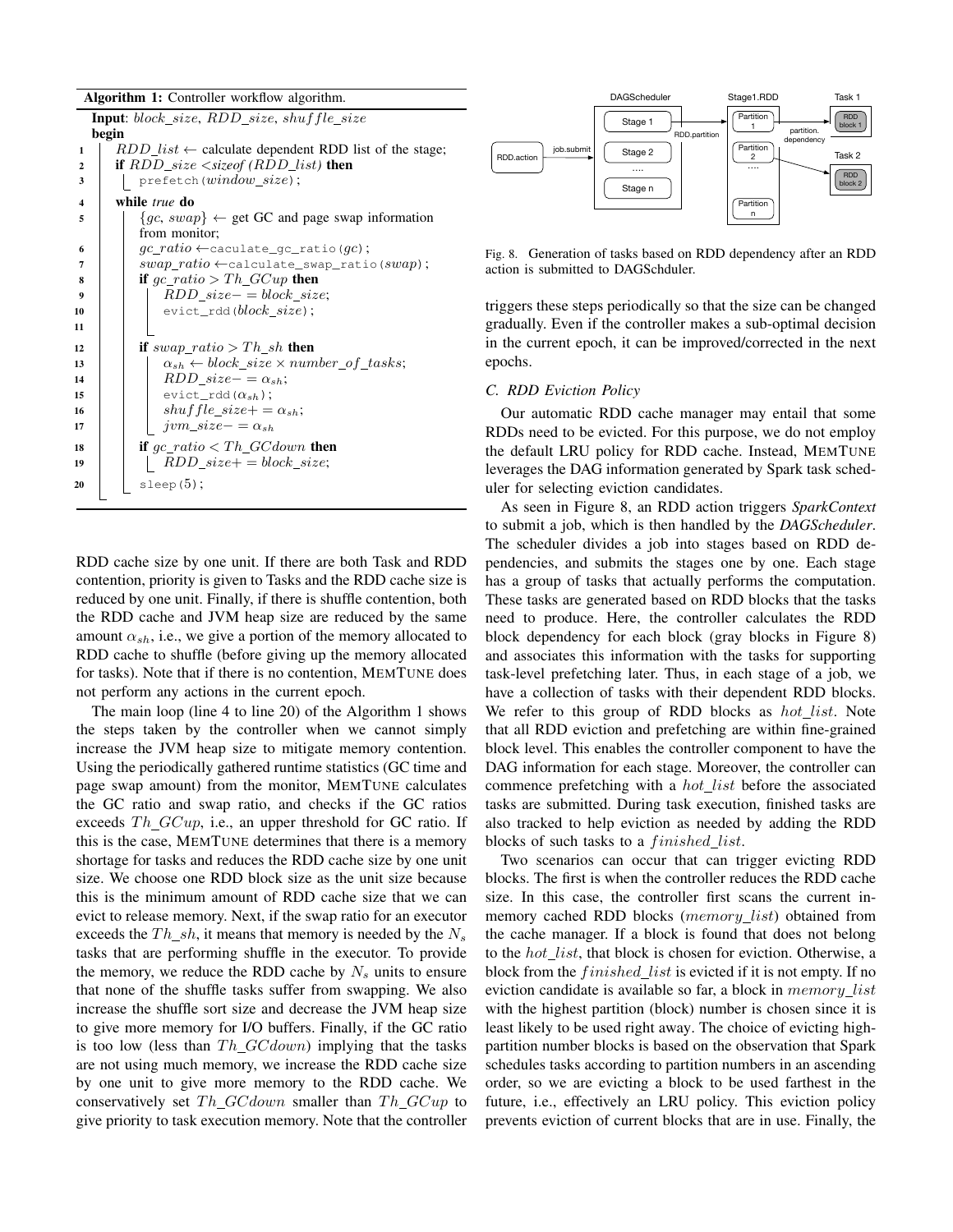controller uses the cache manager to evict the chosen block and reduce the RDD cache size.

The second eviction case arises when a new RDD block needs to be placed in memory, but the cache is full or does not have sufficient room. The default behavior in Spark is to first check if there are blocks of other RDDs in memory, if so, those are evicted. Otherwise, a warning message is generated to indicate that blocks from the same RDD are being evicted, and then LRU RDD blocks are spilled to disk. This is not desirable as blocks that may be needed soon may be evicted even though the cache contains blocks on the *finished\_list* that are no longer needed. To remedy this, we changed the default policy to first evict finished\_list blocks before spilling others. The goal of MEMTUNE eviction policy is to utilize RDD dependency information to achieve better caching performance. However, the users can still use the explicit control APIs of MEMTUNE to implement their own custom policies as needed.

## *D. Prefetch and Prefetch Window*

The controller checks to see if all the dependent RDD blocks are cached at the beginning of each stage (Algorithm 1 line 1 to line 3) and triggers prefetching as needed. MEMTUNE goes further to also aggressively prefetch RDD blocks from disk to effectively overlap the task computation and I/O. The intuition is that since we know the task scheduling sequence and the task running status per machine, we have exact knowledge about which RDDs will be accessed in the next epoch and can prefetch them into memory. One exception is that when the tasks are determined to be I/O bound, indicating that there is little additional disk bandwidth for prefetching, in which case prefetching is not done.

To achieve prefetching, the cache manager creates a prefetch thread running on each executor. The thread continuously prefetches data as long as the prefetch window is not filled. MEMTUNE uses an initial prefetch window size that is twice the degree of task parallelism (number of tasks in each executor). This is because tasks are executing in parallel, and data are consumed in a wave (number of tasks). If the controller detects memory contention and decides to drop an RDD block from memory, the window size will be decreased by one wave. If no contention is detected for tasks and shuffle, the size is increased again to the maximum used as the initial value. This policy also ensures that memory priority is given to task execution.

MEMTUNE keeps a list of blocks to prefetch (prefetch list) and a list of blocks that are prefetched (cached\_list). Upon trigger, the prefetching thread scans the RDD blocks that are present in a node disk  $(disk\_list)$ , finds any RDD blocks that are in the  $hot\_list$ , and puts them on the *prefetch\_list*. The *prefetch\_list* blocks are then read one by one in ascending order of partition numbers and placed on the *cached list*. The prefetching continues until the size of the *cached list* is equal to the prefetch window size, which is a configurable parameter as indicated above. When a task is started, access to any block on

the cached list results in it being moved to the standard cached block (memory\_list). This makes room for further prefetching. The prefetching thread keeps track of the size of the cached\_list and perform prefetching whenever the size is less than the prefetch window.

# *E. Discussion*

In a multi-tenant environment where there are multiple applications running at the same time, we also need to consider other factors such as service level agreements (SLAs), job priority, and overall system utilization when deciding the memory allocation. MEMTUNE does not have a global system view, however, the underlying resource managers can instruct MEMTUNE by setting a hard limit of JVM size so that MEMTUNE will not expand its memory for an application beyond what is allowed. While inside this hard limit, MEM-TUNE strives to best utilize the memory resource. This would ensure that MEMTUNE improves individual allocated memory utilization of each application.

# IV. EVALUATION

In this section, we demonstrate the efficacy of MEM-TUNE on our SystemG setup (described in Section II). We have implemented MEMTUNE in Spark by modifying about 20 classes. Mainly, we modified the Spark *DAGScheduler*, *BlockManagerMaster*, *BlockManager* classes to realize the controller, cache manager, and prefetcher components, respectively. We use the built-in function dropFromMemory to evict RDD blocks, and implemented a new helper function loadFromDisk to load RDD blocks from disk to memory.

# *A. Overall Performance of* MEMTUNE

In our first test, we study the overall performance impact of MEMTUNE. For this purpose, we use five workloads from the SparkBench [21] suite as shown in Table I, with the maximum input sizes that can be run on Spark without errors. Among these five workloads, *Logistic Regression* and *Linear Regression* both have RDDs whose size is larger than the aggregated cluster RDD capacity. On the other hand, the graph computation workloads (*Page Rank*, *Shortest Path* and *Connected Components*) have smaller RDDs that can completely fit into the RDD cache under the default Spark configuration. However the graph workloads cannot complete successfully if we increase the input data size. Figure 9 shows the overall workload execution time under four scenarios: Spark with default configuration, MEMTUNE with dynamic memory tuning only, MEMTUNE with prefetch only, and MEMTUNE with both dynamic memory tuning and prefetching enabled. We can see that MEMTUNE performs comparable or faster than the default Spark (up to 46.5% improvement) for all workloads. Note that this performance improvement is compared against Spark with the default configuration (storage.memoryFraction=0.6). MEMTUNE performs better than the optimal configuration (storage.memoryFraction=0.7) shown in Figure 2. *Page Rank*, *Connected Components*, and *Shortest Path* do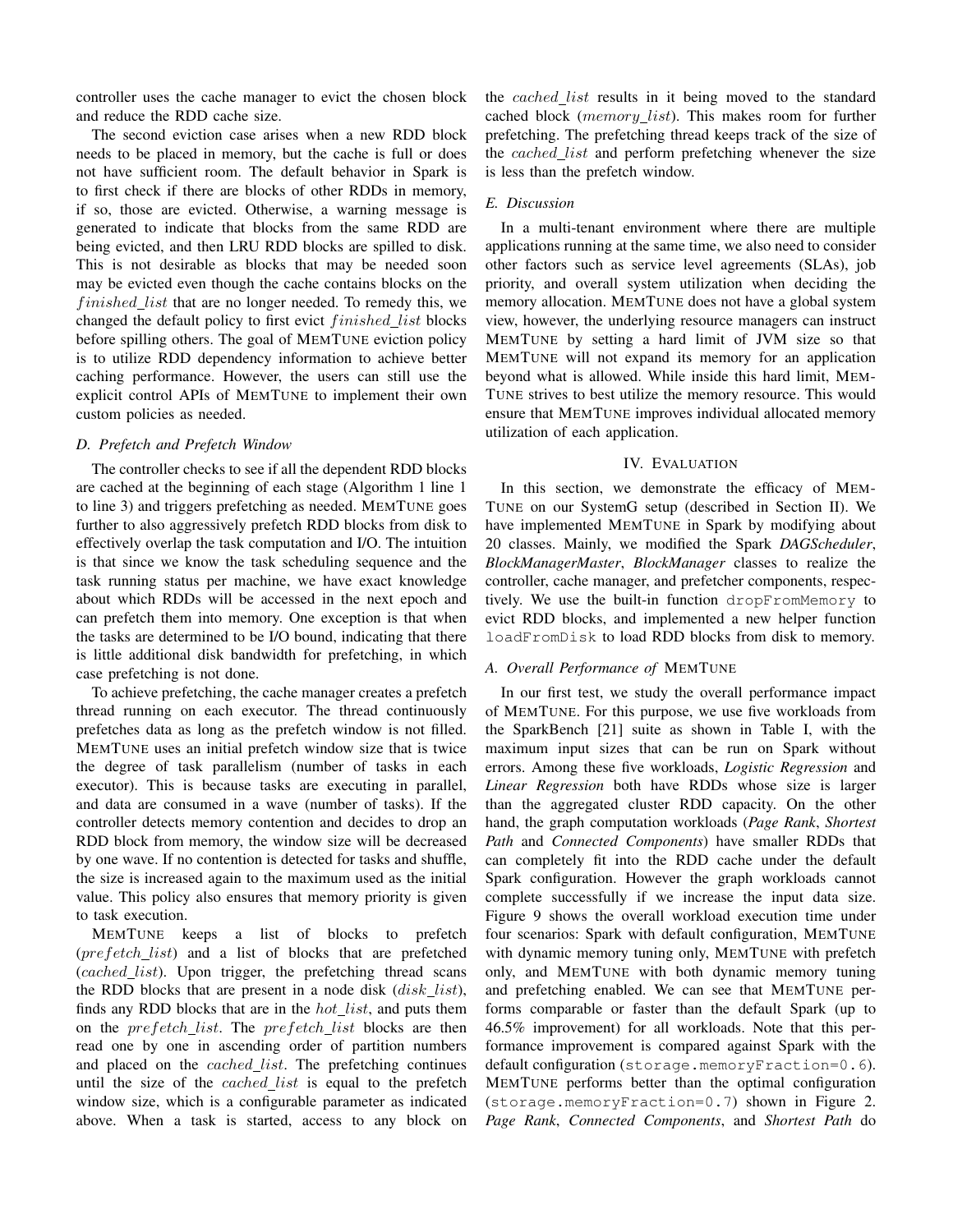

Fig. 9. Execution time of studied workloads under the default Spark, MEMTUNE, MEMTUNE with prefetch only, and MEMTUNE with tuning only. LogR: *Logistic Regression*, LinR: *Linear Regression*, PR: *Page Rank*, CC: *Connected Components*, SP: *Shortest Path*.



Fig. 10. Gabbage collection ratio of studied workloads under different scenarios.

not benefit much from MEMTUNE because the input data size is not big enough to exhaust the memory and no RDD block is spilled to disk under the default Spark setup. When we increased the data size, the default Spark emitted OutOfMemory errors and failed the execution, while MEM-TUNE was able to finish execution without errors even with larger data set sizes. Moreover, except for *Shortest Path*, we see that most workloads benefit from dynamic configurations more than data prefetching. This is because most of these workloads are not CPU-intensive, resulting in short task execution times, and thus do no leave enough time to overlap I/O with computation through task-level prefetching. However, prefetching was able to help *Shortest Path* by overlapping task computation with I/O, and reduced the workload execution time by 46.5%. The overall average performance gain across the studied workloads achieved by MEMTUNE is 25.7% compared to the default Spark.

# *B. Impact of Garbage Collection*

Next, we repeat the previous set of experiments and collect the total garbage collection (GC) time on each executor during the entire application execution. We report the average ratio of GC time to overall application execution time. Figure 10 shows that MEMTUNE imposes bigger GC ration than Spark with default configuration. This is because of two reasons: Spark does not exhibit a huge GC overhead under the default configuration of 0.6 as shown in Figure 3. Secondly, dynamic memory tuning of MEMTUNE tends to increase RDD storage size when



Fig. 11. RDD memory cache hit ratio of studied workloads under different scenarios.

GC is not significant. Finally, data prefetching provided by MEMTUNE tends to bring RDD blocks to memory, which also increases the memory utilization. For *Linear Regression*, MEMTUNE has lower GC ratio compared to the Prefetch only case since MEMTUNE decreases RDD cache sizes for task computation while RDD blocks are prefetched.

## *C. Impact on Cache Hit Ratio*

In our next test, we use *Logistic Regression* and *Linear Regression* to study the RDD cache hit ratio under MEMTUNE. We do not use the graph computing workloads as they fit in memory and have a 100% hit rate for the four studied scenarios. We can see in Figure 11 that prefetching under MEMTUNE results in the highest RDD memory cache hit ratio—up to 41% improvement compared to the default Spark. In contrast, dynamic tuning yields better hit ratios than the default Spark but not as higher as under the other two MEMTUNE scenarios. This is because dynamic memory tuning increases RDD storage sizes for both workloads, thus increasing the number of RDD blocks that are cached. Prefetching has the best cache hit ratio because it prefetches the RDD blocks into memory before the blocks are accessed. For *Logistic Regression*, MEMTUNE with both features enabled achieves the same cache hit ratio as prefetching. However, for *Linear Regression*, MEMTUNE with both features enabled achieves less than prefetching alone. This is because *Linear Regression* has a higher task memory consumption, thus when prefetching the data, dynamic memory tuning reduces the RDD cache size, thus reducing the amount of RDD blocks that are cached.

Discussion: Considering the above three experiments, we see that *Logistic Regression* shows less task memory consumption and benefits more from prefetching. On the other hand, *Linear Regression* shows more task memory contention, thus prefetching alone shows bigger GC overhead and benefits both from prefetching and dynamic tuning. The other three graph computation workloads have small input data sizes, thus show a modest resource consumption, and both the default Spark and MEMTUNE performs similarly. Yet, MEMTUNE is better as it can also process larger input data set sizes where the default Spark fails. MEMTUNE's effectiveness is heightened whenever there is memory contention. RDD prefetch aims at increasing cache hit ratio of RDD blocks in memory,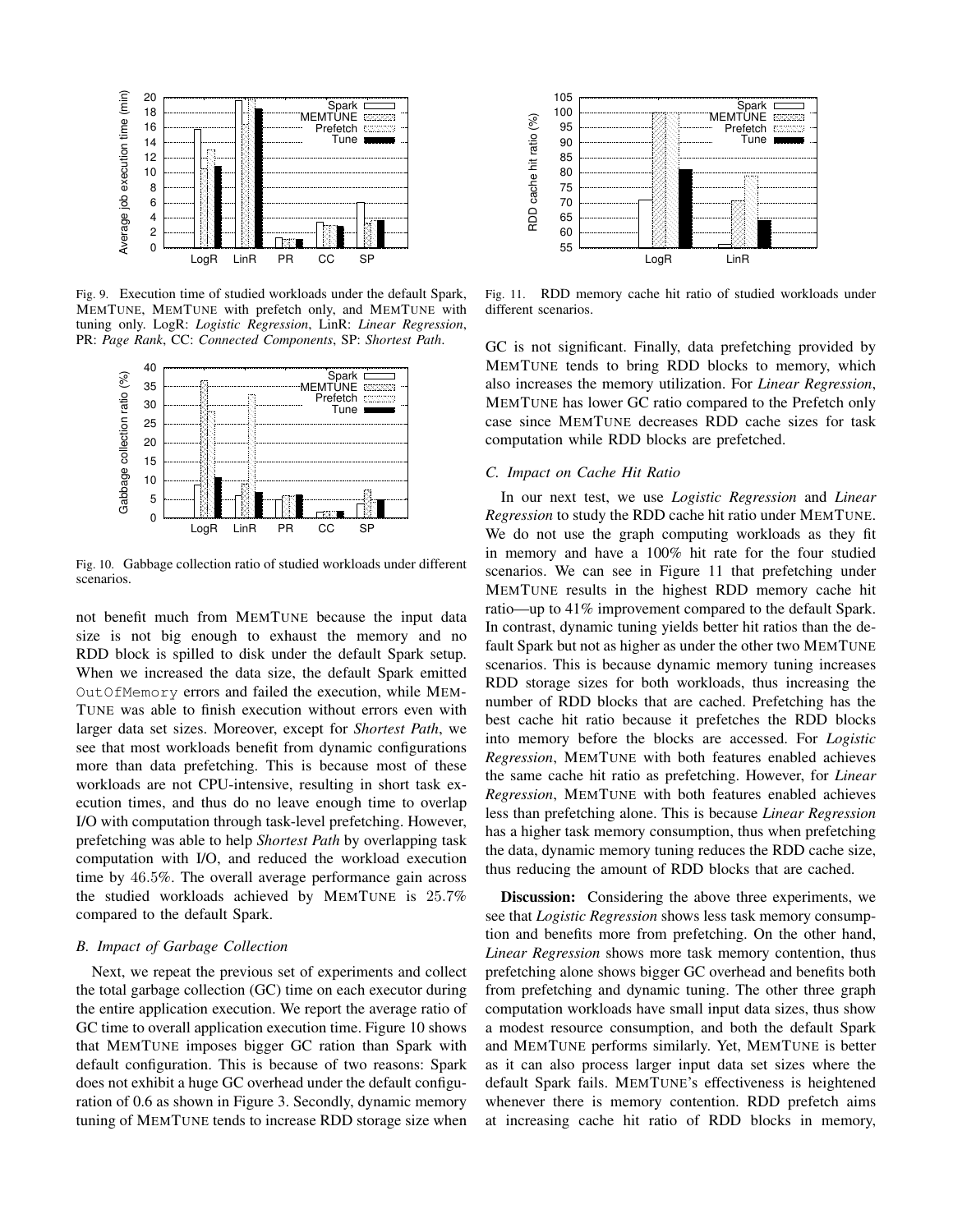

Fig. 12. Dynamic change in RDD cache size during execution.

while dynamic memory tuning aims at increasing the memory usage while mitigating memory contention among different demands. Combining these two techniques, MEMTUNE increases the memory utilization and the efficiency of RDD cache by overlapping computation with I/O.

## *D. Dynamic RDD Cache Size Tuning*

As discussed in Section II-B2, *TeraSort* exhibits a dynamic memory usage demand that cannot be fully satisfied by a static configuration. Another characteristic of *TeraSort* is that it is shuffle-intensive. Most of its stages involve heavy shuffle I/Os. In our next experiment, we run the *TeraSort* workload with MEMTUNE, and monitor the dynamic RDD size changes over the execution time. Figure 12 illustrates that MEMTUNE starts with a high RDD configuration in the beginning, and decreases gradually throughout the execution. Recall that in Figure 4, we observed a large memory usage burst in the final stage of *TeraSort*. Although the algorithm of MEMTUNE is conservative for catching such bursty memory consumption, by periodic tuning, MEMTUNE is able to keep dropping the RDD cache size until it detects the contention falls below the defined threshold. Increasing the checking and tuning frequency would enable MEMTUNE to react to memory contention more aggressively (though it can add monitoring overhead and may also cause thrashing, which underscores our current conservative approach to tuning).

## *E. DAG-Aware RDD Prefetching*

As shown in Section II-B3, LRU RDD eviction policy works for some stages in a workload, but not for other stages that have RDD dependencies. In our next experiment, we run *Shortest Path* with 4 GB input graph data size under MEMTUNE. We show the RDD memory size in the beginning of the 7 stages in Figure 13. Table II shows the RDD dependencies of the 5 stages that are also applicable here. We see that unlike the default Spark (Figure 5), MEMTUNE brings RDD3 back to memory in stage 5 because MEMTUNE detects that stage 5 is dependent on RDD3. Likewise, MEMTUNE also brings RDD16 to memory in both stage 6 and stage 8. Moreover, on average RDD sizes in memory are also more than the default Spark, and there is no empty space left in the RDD cache. This is because MEMTUNE dynamically changes



Fig. 13. RDD cache sizes in memory with the default configuration under different stages with MEMTUNE.

the RDD cache size and increases it compared to the default 0.6. This is also the reason for the changes in total RDD memory sizes.

## V. RELATED WORKS

Memory management is a well studied topic. LRU is widely used in caches [10], [26] and also the default in Spark, however, it does not factor in available dependency information as in MEMTUNE. A number of distributed memory cache systems have also been designed for data intensive parallel processing frameworks [3], [5], [11], [13], [16], [25]. MEMTUNE learns from these projects, but goes further to obtain tasking scheduling orders from the data analytics frameworks, and uses the information to prefetch and evict blocks as needed, and manage memory across the different system components.Systematic approaches such as iTask [15] resolve memory pressure by suspending and resuming running tasks. In contrast, MEMTUNE focuses on memory resizing instead of managing the degree of parallelism and thus avoids the issues of task interference.

Memcached [3] and Redis [5] are highly available distributed key value stores, which are used to cache data in memory for large scale web applications [6], [8]. Megastore [13] offers a distributed storage system with strong consistency guarantees and high availablility for interactive online applications. These systems are complementary to MEMTUNE but are designed for specific application domains and not general purpose framework such as Spark. Grappa [25] provides a distributed shared memory allowing programmers to use the aggregated cluster resources as a large single machine. This is orthogonal to MEMTUNE as it does not use memory cache, and iterative applications still use disk for intermediate results.

Dynamic JVM heap management [14], [34] enables multiple JVMs to concurrently run on the same machine with reduced contention. MEMTUNE also dynamically changes the JVM heap size, but uses different JVM metrics as the contention indicator. Moreover, MEMTUNE's goal is to reduce contention between different application tasks and operation within a JVM to improve overall performance.

Parameter and memory tuning for large-scale data parallel computation have also been explored [9], [17], [19], [22], [23],